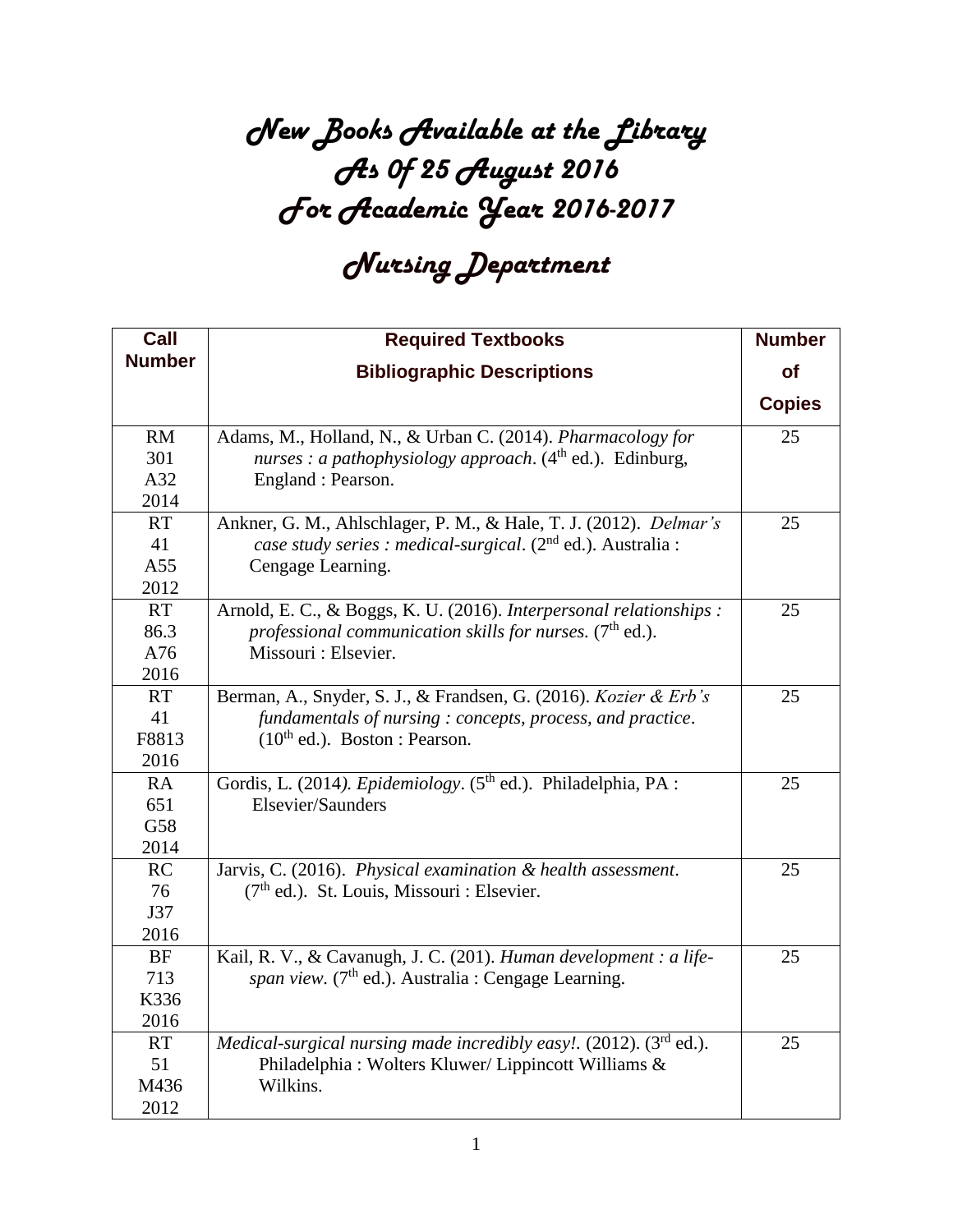| Call<br><b>Number</b> | <b>Recommended and Reference</b><br><b>Bibliographic Descriptions</b>          | <b>Number</b><br><b>of</b><br><b>Copies</b> |
|-----------------------|--------------------------------------------------------------------------------|---------------------------------------------|
| <b>RT</b>             | Billings, D. M., & Hensel, D. (2015). Lippincott Q&A review for                | 5                                           |
| 55                    | <i>NCLEX-RN.</i> (11 <sup>th</sup> ed.). Philadelphia : Wolters Kluwer/        |                                             |
| <b>B55</b>            | Lippincott Williams & Wilkins.                                                 |                                             |
| 2015                  |                                                                                |                                             |
| <b>RT</b>             | Blakeman, J. R. (2015). Learning from patients : my life as a student          | 5                                           |
| 41                    | nurse. [United States]: CreateSpace.                                           |                                             |
| E185.96               |                                                                                |                                             |
| <b>B53</b>            |                                                                                |                                             |
| 2015                  |                                                                                |                                             |
| <b>BC</b>             | Branden, N. (1992). The Power of self-esteem. Florida: Health                  | $\mathbf{1}$                                |
| <b>BF</b>             | Communications.                                                                |                                             |
| 697.5                 |                                                                                |                                             |
| <b>B73</b>            |                                                                                |                                             |
| 1992                  |                                                                                |                                             |
| <b>RT</b>             | Burns, S. M. (Ed.). (2014). AACN essentials of critical care nursing.          | 5                                           |
| 120                   | (3rd ed.). New York : McGraw Hill Education Medical.                           |                                             |
| I <sub>5</sub>        |                                                                                |                                             |
| A44                   |                                                                                |                                             |
| 2014                  |                                                                                |                                             |
|                       |                                                                                |                                             |
| RG                    | Coyne, P. D. (2012). Schaum's outlines of maternal-newborn                     | 5                                           |
| 951                   | nursing. New York: McGrawHill.                                                 |                                             |
| C69                   |                                                                                |                                             |
| 2012                  |                                                                                |                                             |
|                       |                                                                                |                                             |
| RB                    | Daniels, R. (2014). Guide to laboratory and diagnostic tests.                  | 5                                           |
| 38.2                  | $(3rd$ ed.). Australia : Cengage Learning.                                     |                                             |
| D36                   |                                                                                |                                             |
| 2014                  |                                                                                |                                             |
| RG                    | Davidson, M. R., London, M. L., & Wieland Ladewig, P. A. (2016).               | 5                                           |
| 951                   | Old's maternal-newborn nursing $&$ women's health across the                   |                                             |
| O43                   | <i>lifespan.</i> (10 <sup>th</sup> ed.). Boston : Pearson.                     |                                             |
| 2016                  |                                                                                |                                             |
| <b>RT</b>             | Doenges, M. E., Moorhouse, M. F., & Murr, A. C. ((2014). Nursing               | 5                                           |
| 49                    | care plans: guidelines for individualizing client care across the              |                                             |
| D <sub>64</sub>       | life span. (9 <sup>th</sup> ed.). Philadelphia : F.A. Davis.                   |                                             |
| 2014                  |                                                                                |                                             |
| RG                    | Durham, R. F., & Chapman, L. (2010). Maternal-newborn nursing:                 | 5                                           |
| 951                   | <i>the critical components of nursing care.</i> $(2^{nd}$ ed.). Philadelphia : |                                             |
| D87                   | F.A. Davis                                                                     |                                             |
| 2014                  |                                                                                |                                             |
|                       |                                                                                |                                             |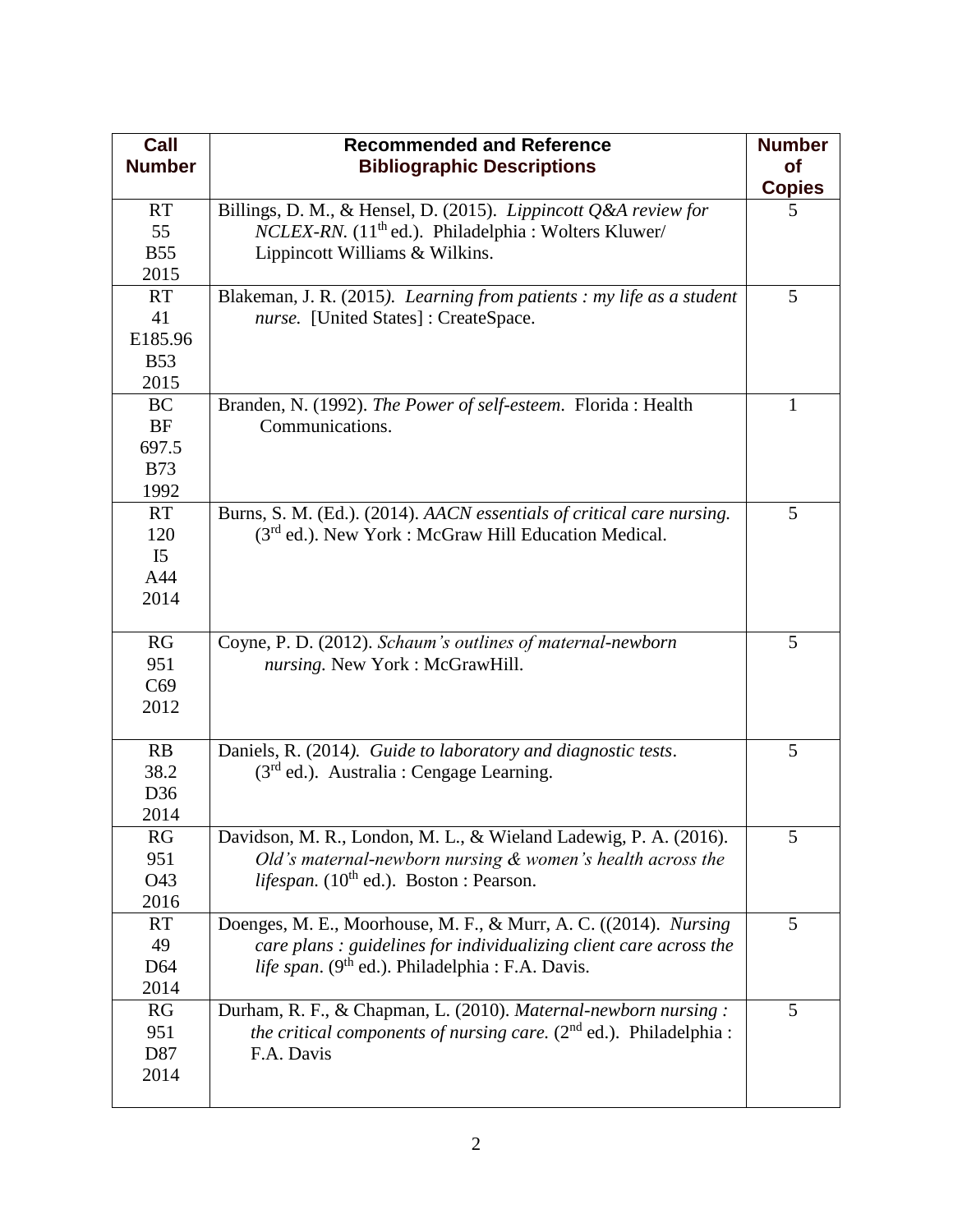| RC                          | ECG interpretation : an incredibly easy pocket guide. (2010).                       | 3            |
|-----------------------------|-------------------------------------------------------------------------------------|--------------|
| 683.5                       | $(2nd$ ed.). Philadelphia : Wolters Kluwer/ Lippincott Williams &                   |              |
| E <sub>5</sub>              | Wilkins.                                                                            |              |
| E2534                       |                                                                                     |              |
| 2010                        |                                                                                     |              |
| <b>RT</b>                   | Ferrell, B. R., Coyle, N., & Paice, J. A. (Eds.). (2015). Oxford                    | 5            |
| 87                          | <i>textbook of palliative nursing.</i> (4 <sup>th</sup> ed.). Oxford : Oxford       |              |
| T45                         | University.                                                                         |              |
| 2015                        |                                                                                     |              |
| <b>RT</b>                   | Finkelman, A. (2016). Leadership and management for nurses : core                   | 5            |
| 89                          | <i>competencies for quality care.</i> ( $3rd$ ed.). Boston : Pearson.               |              |
| F527                        |                                                                                     |              |
| 2016                        |                                                                                     |              |
| <b>RA</b>                   | Goldsmith, S. B. (2009). Principles of health care management :                     | 3            |
| 971                         | foundations for a changing health care system. $(2^{nd}$ ed.). MA :                 |              |
| G573                        | World Headquarters.                                                                 |              |
| 2009                        |                                                                                     |              |
| <b>RT</b>                   | Gray, M. (2014). Practical skills for mentoring in healthcare : a                   | 5            |
| 81                          | guide for busy practitioners. England : Palgrave.                                   |              |
| G73                         |                                                                                     |              |
| 2014                        |                                                                                     |              |
| IM                          | Green, S. W., & Wolf, I. K. (2016). Barron's GRE. (21 <sup>st</sup> ed.). New       | 3            |
| LB                          | Delhi : Galgotta.                                                                   |              |
| 2367.4                      |                                                                                     |              |
| G74                         |                                                                                     |              |
| 2016                        |                                                                                     |              |
| <b>RT</b>                   | Gulanick, M., & Myers, J. L. (Eds.). (2014). Nursing care plans :                   | 5            |
| 49                          | <i>diagnoses, interventions, and outcomes.</i> (8 <sup>th</sup> ed.). Philadelphia, |              |
| G85                         | PA : Elsevier/Mosby.                                                                |              |
| 2014                        |                                                                                     |              |
| <b>RT</b>                   | Herdman, T. H., & Kamitsuru, S. (Eds.). (2014). NANDA                               | 5            |
| 48.5                        | International, Inc. nursing diagnoses : definitions $\&$                            |              |
| N46                         | <i>classification 2015-2017.</i> (10 <sup>th</sup> ed.). UK : Wiley Blackwell.      |              |
| 2014                        |                                                                                     |              |
| <b>RT</b>                   | Hopper, P. D., & Williams, L. S. (2015). Student workbook for                       | 1            |
| 41                          | understanding medical-surgical nursing. $(5th$ ed.). Philadelphia :                 |              |
| H <sub>67</sub>             | F. A. Davis.                                                                        |              |
| 2015                        |                                                                                     |              |
| RT                          | Hopper, P. D., & Williams, L. S. (2015). Understanding medical-                     | $\mathbf{1}$ |
| 41                          | surgical nursing. (5 <sup>th</sup> ed.). Philadelphia : F. A. Davis.                |              |
| H <sub>67</sub><br>2015     |                                                                                     |              |
|                             | Irwin, B. J., & Burckhardt, J. A. (2015). NCLEX-RN 2015-2016:                       | 5            |
| $\mathbf{R}$ <b>T</b><br>55 |                                                                                     |              |
| I79                         | strategies, practice, & review with practice test. New York :                       |              |
|                             | Kaplan.                                                                             |              |
| 2015                        |                                                                                     |              |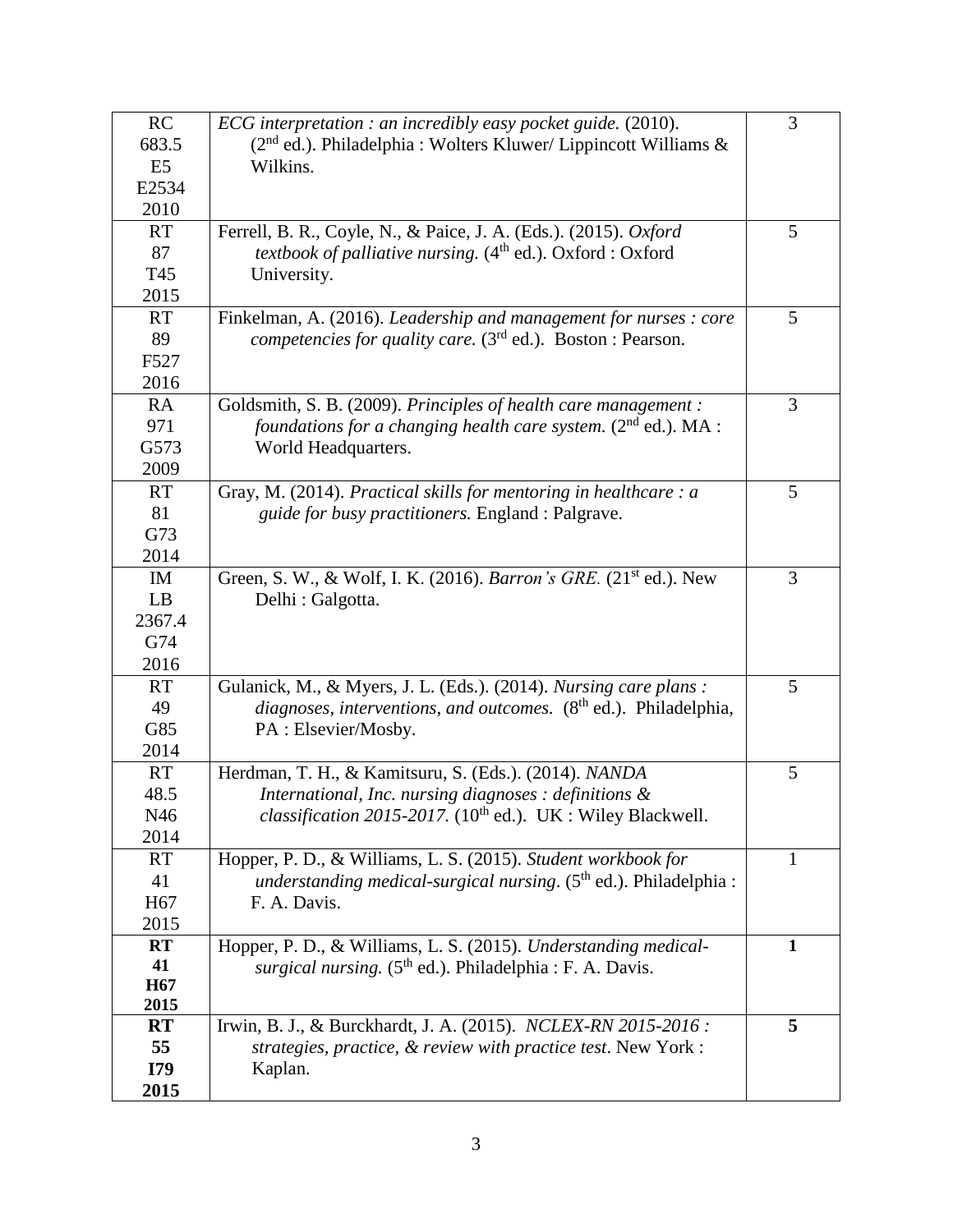| <b>RT</b>        | Iwasiw, C. L., & Goldenberg, D. (2015). Curriculum development in                                                                       | 5 |
|------------------|-----------------------------------------------------------------------------------------------------------------------------------------|---|
| 71<br><b>I95</b> | nursing education. ( $3rd$ ed.). MA : Jones & Bartlett Learning.                                                                        |   |
|                  |                                                                                                                                         |   |
| 2015             |                                                                                                                                         |   |
| <b>RT</b>        | Kaplan, K. (2015). NCLEX-RN Premier 2015-2016 with 2 practice                                                                           | 5 |
| 55<br><b>K36</b> | tests : book + $DVD$ + Online + Mobile. New York : Kaplan.                                                                              |   |
| 2015             |                                                                                                                                         |   |
|                  |                                                                                                                                         |   |
| RA<br>409        | Kim, M., & Mallory, C. (2014). Statistics for evidence-based                                                                            | 5 |
| <b>K56</b>       | practice in nursing. MA : Jones & Bartlett Learning.                                                                                    |   |
| 2014             |                                                                                                                                         |   |
| <b>RT</b>        |                                                                                                                                         |   |
| 51               | Lynn, P. (2015). Taylor's clinical nursing skills : a nursing process<br>approach. (4 <sup>th</sup> ed.). Philadelphia : Wolters Kluwer | 5 |
| L96              |                                                                                                                                         |   |
| 2015             |                                                                                                                                         |   |
| $\mathbf{R}$     | Malarkey, L. M., & McMorrow, Mary Ellen. (2012). Saunders                                                                               | 5 |
| 38.2             | nursing guide to laboratory and diagnostic tests. $(2^{nd}$ ed.). St.                                                                   |   |
| M35              | Louis, Missouri : Elsevier.                                                                                                             |   |
| 2012             |                                                                                                                                         |   |
| <b>RM</b>        | Nursing 2016 drug handbook. (2016). (36 <sup>th</sup> ed.). Philadelphia, PA :                                                          | 5 |
| 301              | <b>Wolters Kluwer</b>                                                                                                                   |   |
| N87              |                                                                                                                                         |   |
| 2016             |                                                                                                                                         |   |
| <b>RT</b>        | Oermann, M. H. (Ed.). (2015). Teaching in nursing and role of the                                                                       | 5 |
| 90               | educator : the complete guide to best practice in teaching                                                                              |   |
| T43              | evaluation, and curriculum development. New York : Springer                                                                             |   |
| 2015             |                                                                                                                                         |   |
| KF               | Siegel, B. N., Emanuel, L., & Brilliant, M. C. (2013). Siegel's wills                                                                   | 3 |
| 755              | and trusts: essay and multiple-choice questions and answers.                                                                            |   |
| S54              | New York: Wolters Kluwer Law & Business.                                                                                                |   |
| 2013             |                                                                                                                                         |   |
| RG               | Vincent, P. (2002). Baby catcher: chronicles of a modern midwife.                                                                       | 3 |
| 950              | New York: Scribner.                                                                                                                     |   |
| V <sub>56</sub>  |                                                                                                                                         |   |
| 2002             |                                                                                                                                         |   |
| <b>RT</b>        | Yoder-Wise, P. (2015). Leading and managing in nursing. (6 <sup>th</sup> ed.).                                                          | 5 |
| 89               | Misssouri : Elsevier Mosby                                                                                                              |   |
| L43              |                                                                                                                                         |   |
|                  |                                                                                                                                         |   |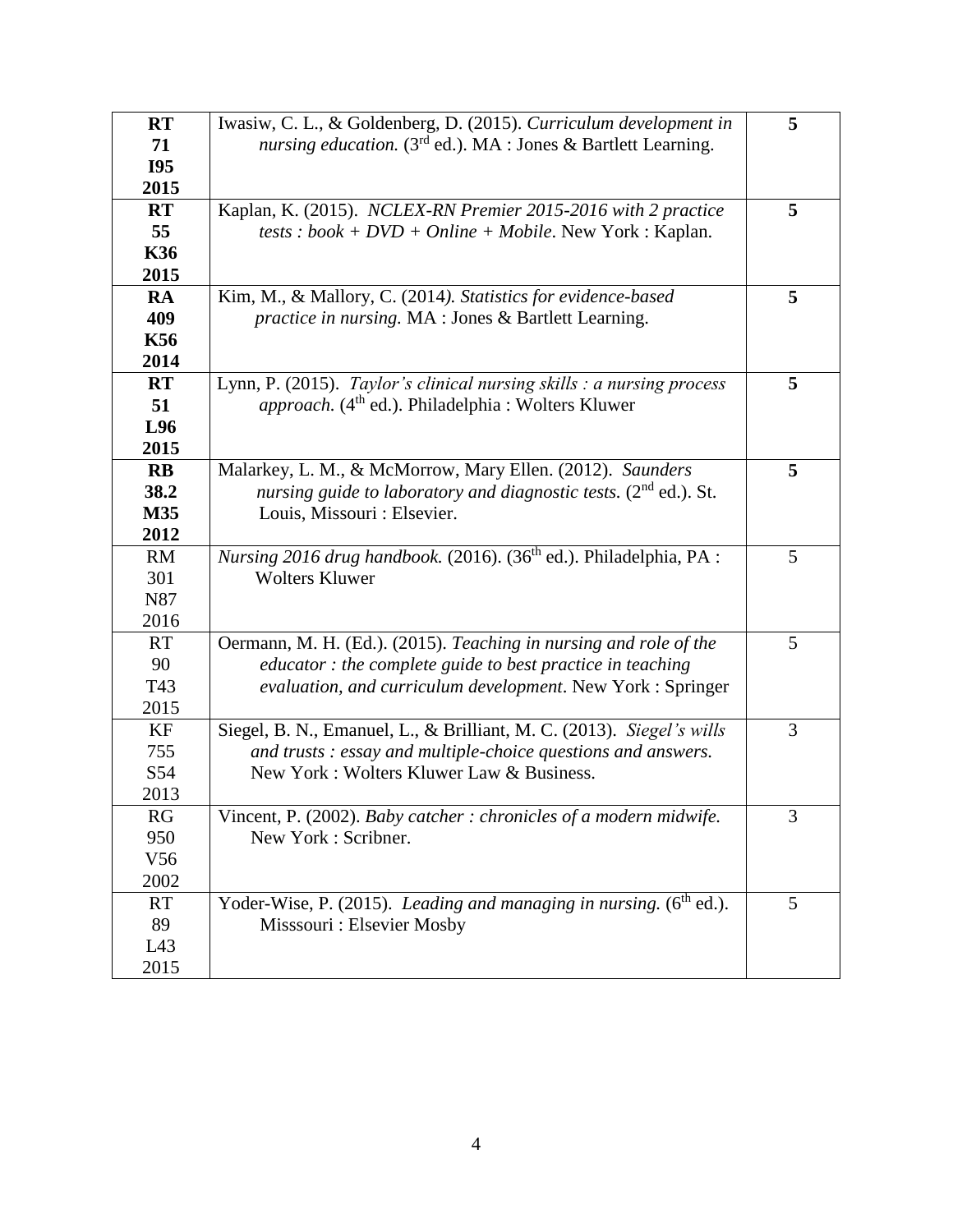| Call            | <b>Additional Copies of Existing Titles</b>                                      | <b>Number</b>  |
|-----------------|----------------------------------------------------------------------------------|----------------|
| <b>Number</b>   | <b>Bibliographic Descriptions</b>                                                | <b>of</b>      |
|                 |                                                                                  | <b>Copies</b>  |
| <b>RT</b>       | Benner, P., Kyriakidis, P. H., & Stannard, D. (2011). Clinical                   | $\overline{2}$ |
| 120             | wisdom and interventions in acute and critical care: a                           |                |
| .15             | <i>thinking-in-action approach.</i> ( $2nd$ ed.). New York : Springer            |                |
| <b>B46</b>      |                                                                                  |                |
| 2011            |                                                                                  |                |
| <b>RT</b>       | Campo, T. M., & Lafferty, K. A. (2011). Essential procedures for                 | 2              |
| 82.8            | practitioners in emergency, urgent, and primary care settings :                  |                |
| C36             | a clinical companion. New York : Springer                                        |                |
| 2011            |                                                                                  |                |
| <b>RT</b>       | Carpetino, L. J. (2013). Nursing Diagnosis: application to clinical              | 5              |
| 48.6            | <i>practice.</i> (14 <sup>th</sup> ed.). Philadelphia: Wolters Kluwer/Lippincott |                |
| C39             | Williams & Wilkins.                                                              |                |
| 2013            |                                                                                  |                |
| <b>RT</b>       | Holly, C., Salmond, S. W., & Saimbert, M. K. (eds.). (2012).                     | $\overline{2}$ |
| 82.8            | Comprehensive systematic review for advanced nursing                             |                |
| H <sub>65</sub> | <i>practice</i> . New York : Springer                                            |                |
| 2012            |                                                                                  |                |
| <b>RT</b>       | Kelly, P., & Tazbir, J. (2014). Essentials of nursing leadership &               | 4              |
| 89              | <i>management.</i> ( $3rd$ ed.). Australia : Cengage Learning.                   |                |
| K45             |                                                                                  |                |
| 2014            |                                                                                  |                |
| <b>RT</b>       | Kersey-Matusiak, G. (2013). Delivering culturally competent                      | $\overline{2}$ |
| 86.54           | nursing care. New York : Springer.                                               |                |
| K47             |                                                                                  |                |
| 2013            |                                                                                  |                |
| <b>RT</b>       | Mateo, M. A., & Foreman, M. D. (eds.). (2014). Research for                      | $\overline{2}$ |
| 81.5            | advanced practice nurses : from evidence to practice. $(2nd$ ed.).               |                |
| M38             | New York : Springer.                                                             |                |
| 2014            |                                                                                  |                |
| RG              | Pillitteri, A. (2014). Maternal & child health nursing : care of the             | $\overline{2}$ |
| 951             | <i>childbearing &amp; childrearing family.</i> $(7th$ ed.). Philadelphia :       |                |
| P <sub>55</sub> | Wolters Kluwer/ Lippincott Williams & Wilkins                                    |                |
| 2014            |                                                                                  |                |
| RG              | Schneider, K. M., & Patrick, S. K. (2012). Obstetrics and                        | 5              |
| 111             | gynecology: pretest self-assessment and review. $(13th$ ed).                     |                |
| S36             | United States: McGrawHill-Education/Medical.                                     |                |
| 2012            |                                                                                  |                |
| LB              | Steven, D. D., & Levi, A. J. (2013). Introduction to rubrics : an                | 3              |
| 3063            | assessment tool so save grading time, convey effective                           |                |
| S74             | <i>feedback, and promote student learning.</i> $(2^{nd}$ ed.). Sterling,         |                |
| 2013            | Virginia: Stylus                                                                 |                |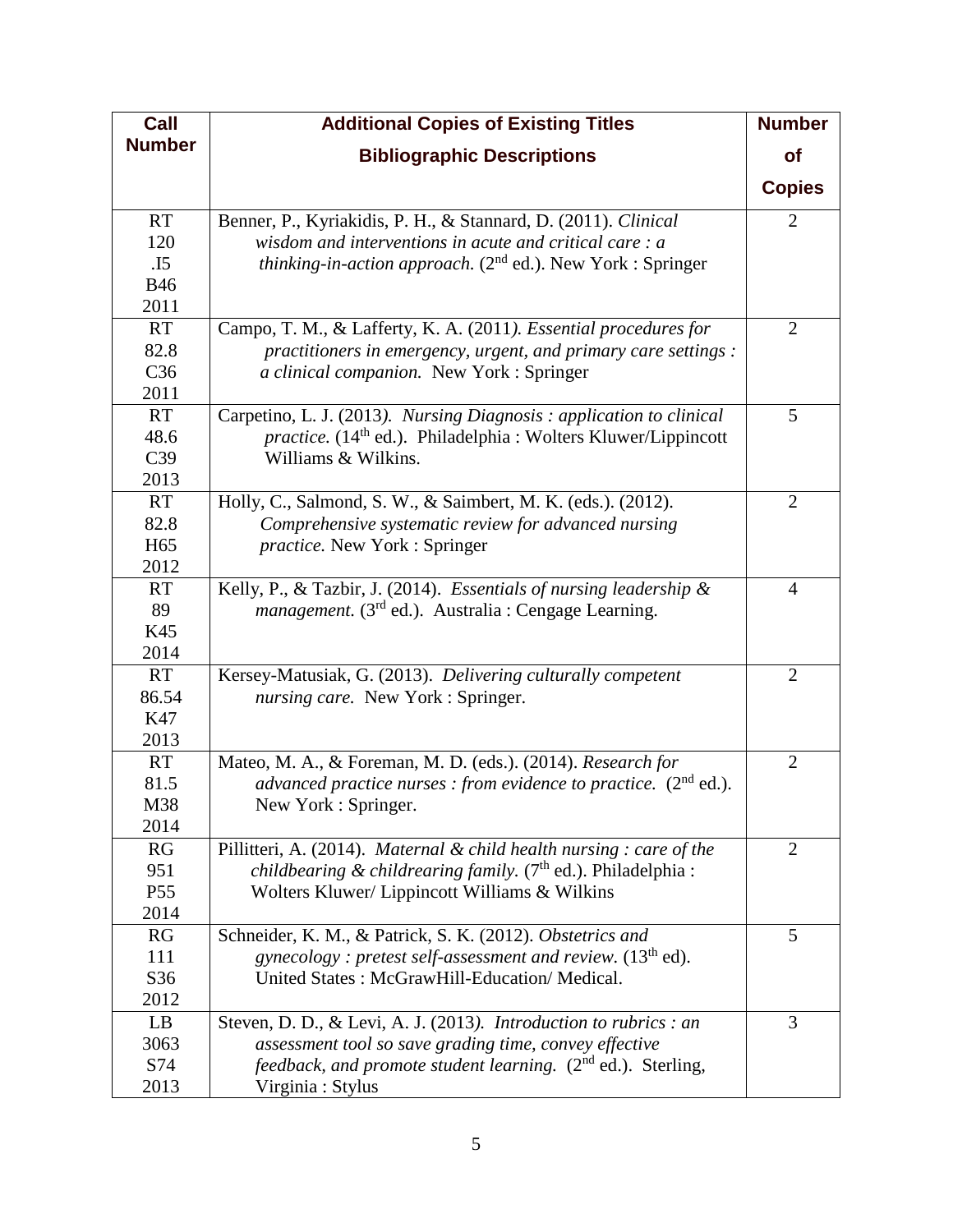| Call          | <b>Donated Books</b>                                                     | <b>Number</b> |
|---------------|--------------------------------------------------------------------------|---------------|
| <b>Number</b> | <b>Bibliographic Descriptions</b>                                        | <b>of</b>     |
|               |                                                                          | <b>Copies</b> |
| QD            | Hart, D. J., Hadad, C. M., Craine, L. E., & Hart, H. (2012). Organic     |               |
| 253.2         | <i>chemistry : a brief course.</i> $(13th$ ed.). Australia : Brooks/Cole |               |
| H37           | Cengage Learning.                                                        |               |
| 2012          |                                                                          |               |
| QD            | Whitten, K. W., Davis, R. E., Peck, M. L., & Stanley, G. G. (2010).      |               |
| 31.3          | Chemistry. (9 <sup>th</sup> ed.). Australia : Brooks/Cole Cengage        |               |
| W45           | Learning.                                                                |               |
| 2010          |                                                                          |               |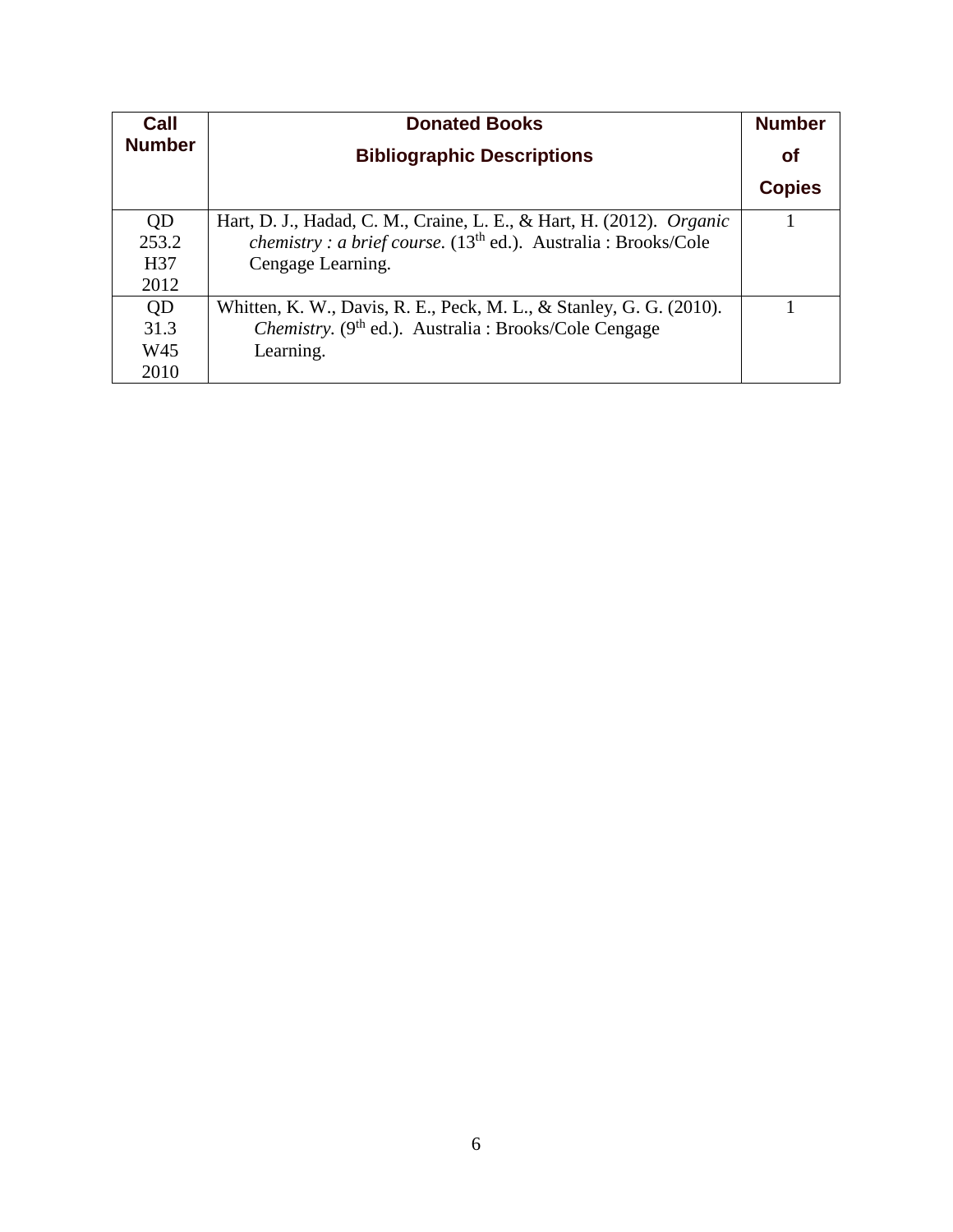## *For Master of Science in Nurse Midwifery New Books Available at the Library As 0f 25 August 2016 For Academic Year 2016-2017*

| Call          | <b>Textbooks and other References</b>                                         | <b>Number</b>  |
|---------------|-------------------------------------------------------------------------------|----------------|
| <b>Number</b> | <b>Bibliographic Descriptions</b>                                             | of             |
|               |                                                                               | <b>Copies</b>  |
| RC            | Ball, J. W., Dains, J. E., Flynn, J. A., Solomon, B. S., & Stewart, R.        | 5              |
| 76            | W. (2015). Seidel's guide to physical examination. (8th ed.). St.             |                |
| <b>B34</b>    | Louis, Missouri : Elsevier.                                                   |                |
| 2015          |                                                                               |                |
| <b>RT</b>     | Cohen, E. L., & Cesta, T. G. (2005). Nursing care management :                | 3              |
| 90.7          | form essentials to advanced practice applications. (4 <sup>th</sup> ed.). St. |                |
| C64           | Louise, Missouri : Elsevier/Mosby.                                            |                |
| 2005          |                                                                               |                |
| <b>RT</b>     | Cowen, P. S., & Moorhead, S. (Eds.). (2011). Current issues in                | $\overline{3}$ |
| 63            | nursing. (8 <sup>th</sup> ed.). St. Louis, Missouri : Mosby/Elsevier.         |                |
| C87           |                                                                               |                |
| 2011          |                                                                               |                |
| <b>RT</b>     | Craig, J. V., & Smyth, R. L. (Eds.). (2012). The evidence-based               | 5              |
| 42            | practice manual for nurses. $(3rd$ ed.). Edinburgh : Churchill                |                |
| E95           | Livingstone/Elsevier.                                                         |                |
| 2012          |                                                                               |                |
| RB            | D'Arcy, Y. (2014). Compact clinical guide to women's pain                     | $\overline{2}$ |
| 127           | management : an evidence-based approach for nurses. New                       |                |
| D37           | York: Springer.                                                               |                |
| 2014          |                                                                               |                |
| <b>RM</b>     | Edmunds, M. W., & Mayhew, M. S. (2014). Pharmacology for the                  | 5              |
| 301.28        | primary care provider. (4 <sup>th</sup> ed.). St. Louis, Missouri :           |                |
| E36           | Elsevier/Mosby.                                                               |                |
| 2014          |                                                                               |                |
| <b>RT</b>     | Emerson, R. J. (2007). Nursing education in the clinical setting.             | 6              |
| 73            | $(3rd$ ed.) Missouri : Mosby/Elsevier.                                        |                |
| E44           |                                                                               |                |
| 2007          |                                                                               |                |
| <b>RT</b>     | Estes, M. Z. (2014). Health assessment & physical examination.                | 5              |
| 48            | $(5th$ ed.). Australia : Cengage Learning.                                    |                |
| <b>E88</b>    |                                                                               |                |
| 2014          |                                                                               |                |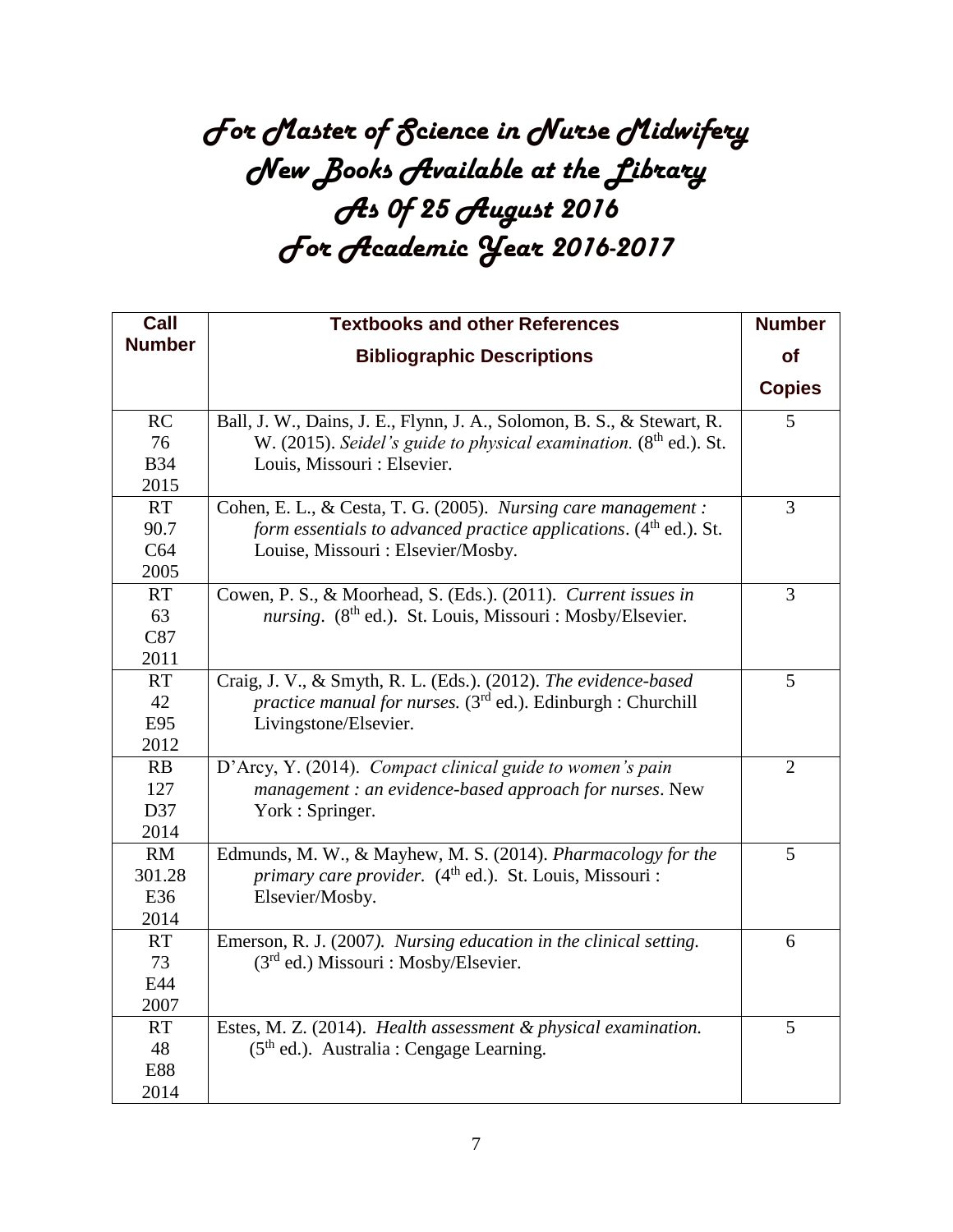| <b>RT</b>       | Friberg, E. E., & Creasia, J. L. (eds.). (2016). Conceptual                   | 5              |
|-----------------|-------------------------------------------------------------------------------|----------------|
| 86.7            | foundations : the bridge to professional nursing practice.                    |                |
| F75             | $(6th$ ed.). St. Louis, Missouri : Elsevier.                                  |                |
| 2016            |                                                                               |                |
| <b>RT</b>       | Grove, S. K. (2007). Statistics for health care research : a practical        | 3              |
| 68              | workbook. Missouri : Saunders/Elsevier.                                       |                |
| G76             |                                                                               |                |
| 2007            |                                                                               |                |
| <b>RT</b>       | Hamric, A. B., Hanson, C. M., Tracy, M. F., & O'Grady, E. T.                  | 5              |
| 82.8            | $(2014)$ . Advanced practice nursing : an integrative approach.               |                |
| H <sub>36</sub> | (5 <sup>th</sup> ed.). St. Louis, Missouri : Elsevier.                        |                |
| 2014            |                                                                               |                |
| <b>RT</b>       | Hogan, M., & Gingrich, M. M. (2016). Pathophysiology. $(3rd$ ed.).            | 5              |
| 55              | <b>Boston: Pearson</b>                                                        |                |
| H <sub>64</sub> |                                                                               |                |
| 2016            |                                                                               |                |
| RM              | Kizior, R. J., & Hodgson, B. B. (2015). Saunders nursing drug                 | 5              |
| 301             | handbook. St. Louis, Missouri : Elsevier/Saunders.                            |                |
| K59             |                                                                               |                |
| 2015            |                                                                               |                |
| <b>RT</b>       | Giddens, J. F., Caputi, L., & Rodgers, B. (2015). Mastering                   | 5              |
| 71              | concept-based teaching : a guide for nurse educators.                         |                |
| G53             | St. Louis, Missouri : Elsevier/Mosby.                                         |                |
| 2015            |                                                                               |                |
| RG              | Gilbert, E. S. (2011). Manual of high risk pregnancy & delivery.              | 3              |
| 951             | $(5th$ ed.). St. Louis. MO : Mosby/Elsevier.                                  |                |
| G543            |                                                                               |                |
| 2011            |                                                                               |                |
| KF              | Guido, G. W. (2014). Legal and ethical issues in nursing. (6th ed.).          | 5              |
| 2915            | Boston: Pearson.                                                              |                |
| <b>N8G85</b>    |                                                                               |                |
| 2014            |                                                                               |                |
| RG              | Mattson, S., & Smith, J. E. (Eds.). (2016). Core curriculum for               | 5              |
| 951             | <i>maternal-newborn nursing.</i> (5 <sup>th</sup> ed.). St. Louis, Missouri : |                |
| M38             | Elsevier.                                                                     |                |
| 2016            |                                                                               |                |
|                 |                                                                               |                |
| <b>RT</b>       | Middleton, S., & Roberts, A. (Eds.) (2000). Integrated care                   | 3              |
| 82.8            | pathways : a practical approach to implementation. Edinburgh                  |                |
| M53             | : Butterworth/Heinemann.                                                      |                |
| 2000            |                                                                               |                |
|                 |                                                                               |                |
| <b>RT</b>       | Mosby's surefire documentation : how, what, and when nurses need              | $\overline{2}$ |
| 50              | <i>to document.</i> (2006). (2 <sup>nd</sup> ed.). Missouri : Mosby/Elsevier. |                |
| M66             |                                                                               |                |
| 2006            |                                                                               |                |